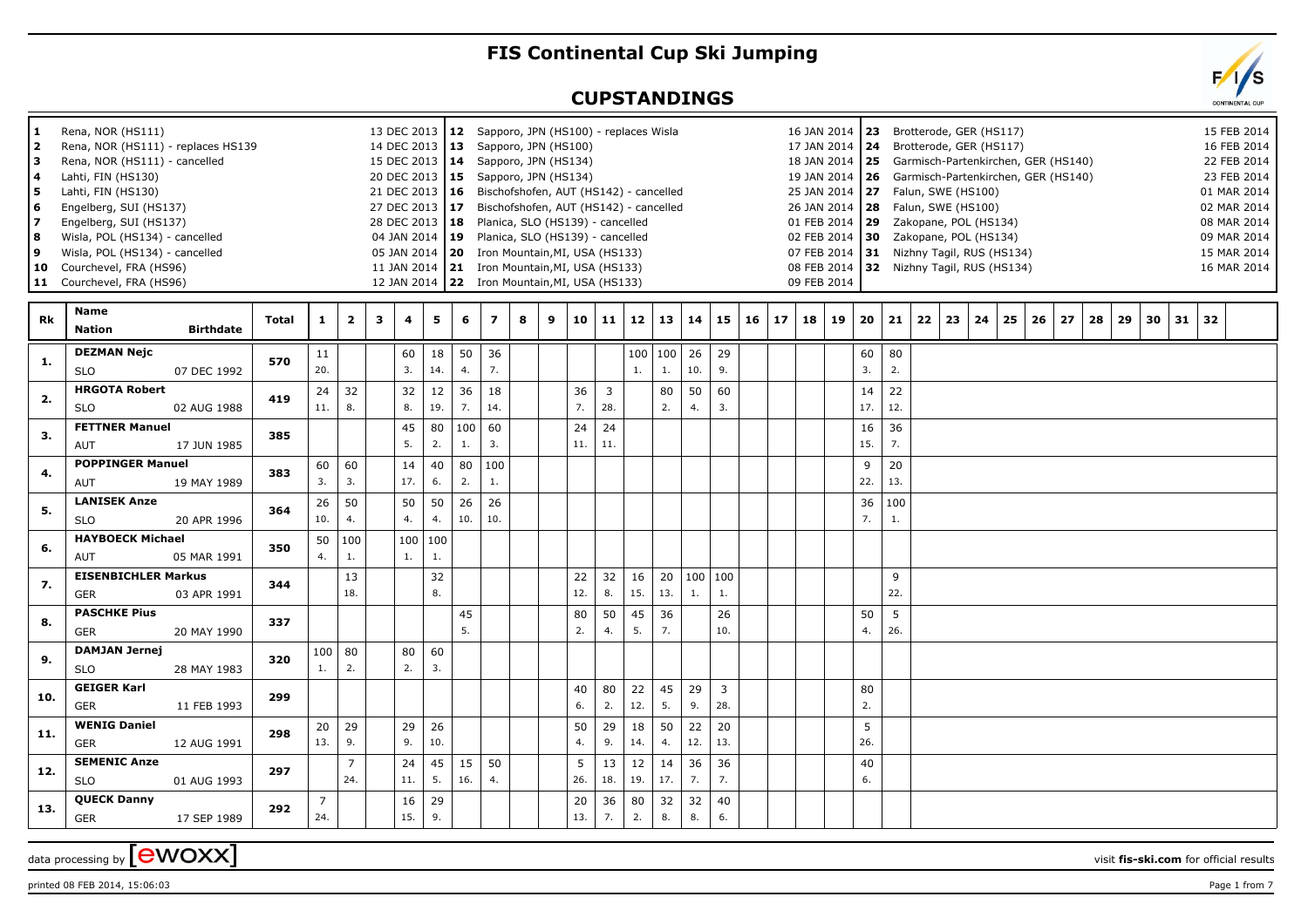| Rk  | Name<br><b>Birthdate</b><br><b>Nation</b>                                      | Total | $\mathbf{1}$ | $\overline{\mathbf{2}}$ | 3 | $\overline{a}$ | 5                     | 6                     | $\overline{z}$ | 8 | 9 | 10              | 11        | 12       | 13        | 14        | 15        | 16 | 17 | 18 19 | 20        | 21          | 22 | 23 | 24 | 26<br>25 | 27 | 28 | 29 | 30 | 31 | 32 |  |
|-----|--------------------------------------------------------------------------------|-------|--------------|-------------------------|---|----------------|-----------------------|-----------------------|----------------|---|---|-----------------|-----------|----------|-----------|-----------|-----------|----|----|-------|-----------|-------------|----|----|----|----------|----|----|----|----|----|----|--|
| 14. | <b>JUSTIN Rok</b><br><b>SLO</b><br>06 APR 1993                                 | 272   |              |                         |   |                |                       |                       |                |   |   | 100   100<br>1. | 1.        |          |           |           |           |    |    |       | 32<br>8.  | 40<br>6.    |    |    |    |          |    |    |    |    |    |    |  |
| 15. | <b>GRIMSRUD Simen Key</b><br>22 MAR 1992<br><b>NOR</b>                         | 246   |              | 14<br>17.               |   |                |                       |                       | 15<br>16.      |   |   | 32<br>8.        | 18<br>14. | 50<br>4. |           | 60<br>3.  | 45<br>5.  |    |    |       |           | 12<br>19.   |    |    |    |          |    |    |    |    |    |    |  |
| 16. | <b>POGRAJC Andraz</b><br>26 SEP 1991<br><b>SLO</b>                             | 242   | $22$<br>12.  |                         |   |                | 10<br>21.             | 24<br>11.             | 45<br>5.       |   |   | 14<br>17.       | 1<br>30.  | 9<br>22. |           | 13<br>18. | 18<br>14. |    |    |       | 26<br>10. | 60<br>3.    |    |    |    |          |    |    |    |    |    |    |  |
| 17. | <b>HULA Stefan</b><br>POL<br>29 SEP 1986                                       | 182   | 80<br>2.     | 26<br>10.               |   | 8<br>23.       | 9<br>22.              | $\overline{7}$<br>24. | 13<br>18.      |   |   |                 |           |          |           |           |           |    |    |       | 24<br>11. | 15<br>16.   |    |    |    |          |    |    |    |    |    |    |  |
| 18. | <b>DESCHWANDEN Gregor</b><br>27 FEB 1991<br>SUI                                | 172   |              |                         |   |                |                       |                       |                |   |   |                 |           | 80<br>2. | 20<br>13. | 40<br>6.  | 32<br>8.  |    |    |       |           |             |    |    |    |          |    |    |    |    |    |    |  |
| 18. | <b>KOBAYASHI Junshiro</b><br><b>JPN</b><br>11 JUN 1991                         | 172   |              |                         |   |                |                       |                       |                |   |   |                 |           |          | 12<br>19. | 80<br>2.  | 80<br>2.  |    |    |       |           |             |    |    |    |          |    |    |    |    |    |    |  |
| 20. | <b>PUNGERTAR Matjaz</b><br>14 AUG 1990<br><b>SLO</b><br><b>GREIDERER Simon</b> | 150   |              |                         |   |                |                       |                       |                |   |   |                 | 60<br>3.  |          |           | 18<br>14. | 1<br>30.  |    |    |       | 45<br>5.  | 26<br>$10.$ |    |    |    |          |    |    |    |    |    |    |  |
| 21. | 18 JAN 1996<br>AUT<br><b>SCHMITT Martin</b>                                    | 136   |              | 24<br>11.               |   |                | $\overline{7}$<br>24. | 60<br>3.              | 45<br>5.       |   |   |                 |           |          |           |           |           |    |    |       |           |             |    |    |    |          |    |    |    |    |    |    |  |
| 22. | 29 JAN 1978<br>GER<br><b>MURANKA Klemens</b>                                   | 127   | 32<br>8.     | 45<br>5.                |   | 26<br>10.      | 24<br>11.             |                       |                |   |   |                 |           |          |           |           |           |    |    |       | 100       | 18          |    |    |    |          |    |    |    |    |    |    |  |
| 23. | POL<br>31 AUG 1994<br><b>STAUDER Christoph</b>                                 | 118   | 45           | 22                      |   | 6              | 13                    |                       | $\overline{7}$ |   |   |                 |           |          |           |           |           |    |    |       | 1.<br>20  | 14.         |    |    |    |          |    |    |    |    |    |    |  |
| 24. | 11 MAY 1992<br>AUT<br><b>ASIKAINEN Lauri</b>                                   | 113   | 5.           | 12.                     |   | 25.            | 18.                   | 9                     | 24.<br>29      |   |   |                 |           |          |           |           |           |    |    |       | 13.<br>29 | 45          |    |    |    |          |    |    |    |    |    |    |  |
| 25. | 28 MAY 1989<br>FIN<br><b>SCHIFFNER Markus</b>                                  | 112   | 14           | 8                       |   | $\overline{2}$ |                       | 22.<br>$\overline{4}$ | 9.<br>24       |   |   | 12              |           |          |           |           |           |    |    |       | 9.<br>15  | 5.<br>29    |    |    |    |          |    |    |    |    |    |    |  |
| 26. | 05 JUN 1992<br>AUT<br><b>HAUER Joachim</b>                                     | 108   | 17.<br>5     | 23.<br>10               |   | 29.            |                       | 27.                   | 11.            |   |   | 19.             |           | 24       | 15        | 24        | 8         |    |    |       | 16.<br>8  | 9.<br>14    |    |    |    |          |    |    |    |    |    |    |  |
| 26. | 02 FEB 1991<br><b>NOR</b><br><b>SOEBERG Sigurd Nymoen</b>                      | 108   | 26.<br>29    | 21.<br>$16\,$           |   | 20             | 22                    |                       | 20             |   |   |                 |           | 11.      | 16.       | 11.       | 23.       |    |    |       | 23.       | 17.         |    |    |    |          |    |    |    |    |    |    |  |
| 28. | <b>NOR</b><br>31 AUG 1994<br><b>TANDE Daniel-Andre</b>                         | 107   | 9.           | 15.<br>6                |   | 13.            | 12.                   | 20                    | 13.<br>80      |   |   |                 |           |          |           |           |           |    |    |       |           |             |    |    |    |          |    |    |    |    |    |    |  |
| 29. | 24 JAN 1994<br><b>NOR</b><br><b>LAMY CHAPPUIS Ronan</b>                        | 106   |              | 25.                     |   |                |                       | 13.                   | 2.             |   |   | 60              | 45        |          |           |           |           |    |    |       |           |             |    |    |    |          |    |    |    |    |    |    |  |
| 30. | 10 SEP 1993<br><b>FRA</b><br><b>ALTENBURGER Florian</b>                        | 105   |              |                         |   | 36             | 11                    | 11                    | 32             |   |   | 3.              | 5.<br>5   |          |           |           |           |    |    |       | 10        |             |    |    |    |          |    |    |    |    |    |    |  |
| 30. | AUT<br>02 NOV 1993<br><b>HAYBOECK Stefan</b>                                   | 105   |              |                         |   | 7.             | 20.                   | 20.                   | 8.             |   |   |                 | 26.       |          | 13        | 45        | 24        |    |    |       | 21.<br>12 | 6           |    |    |    |          |    |    |    |    |    |    |  |
| 32. | AUT<br>27 AUG 1989<br><b>KLUSEK Bartlomiej</b>                                 | 100   |              |                         |   |                |                       | 29                    | 14             |   |   | 26              | 26        |          | 18.       | 5.        | 11.       |    |    |       | 19.       | 25.         |    |    |    |          |    |    |    |    |    |    |  |
| 33. | 15 JAN 1993<br>POL                                                             | 95    |              |                         |   |                |                       | 9.                    | 17.            |   |   | 10.             | 10.       |          |           |           |           |    |    |       |           |             |    |    |    |          |    |    |    |    |    |    |  |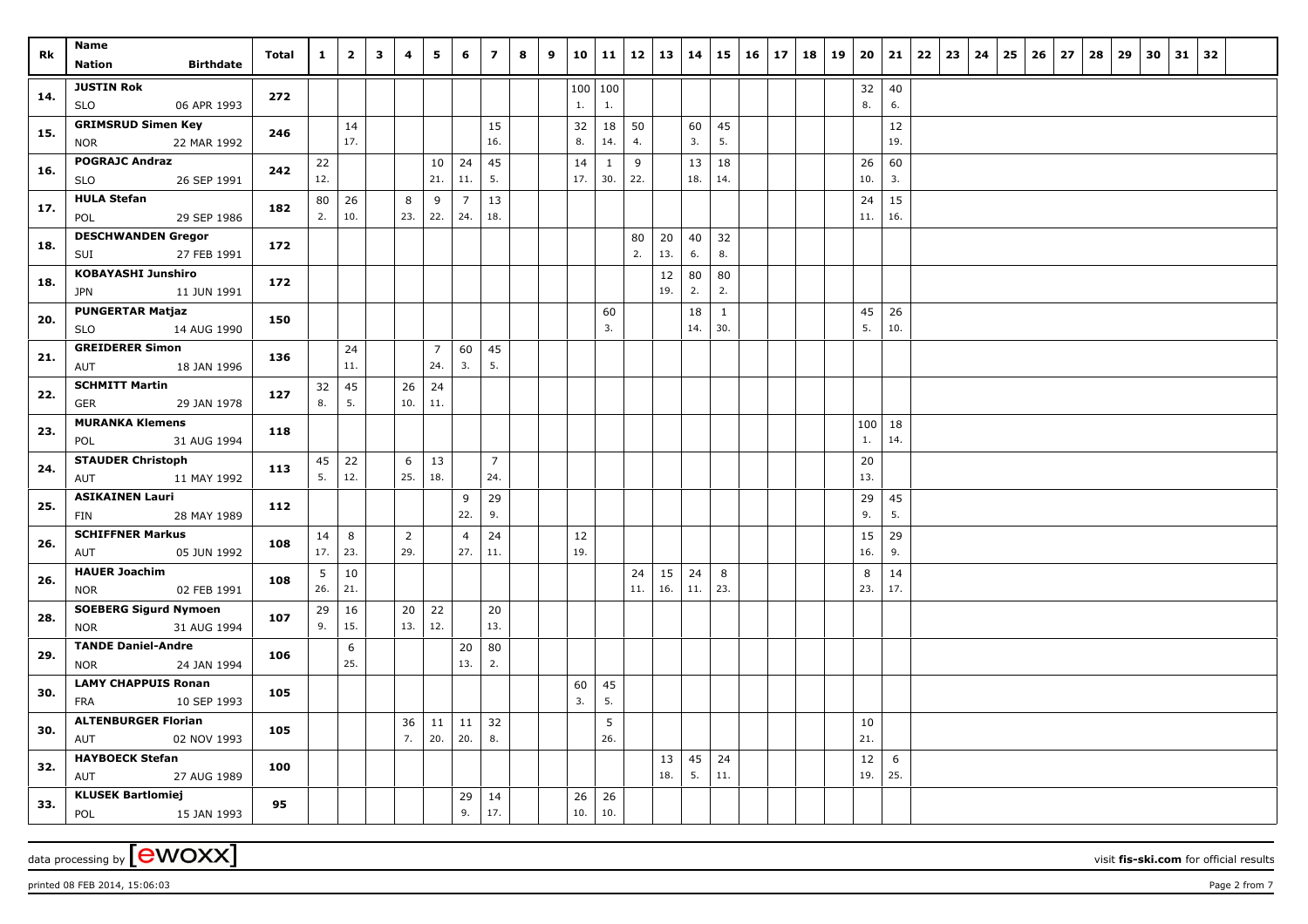| <b>Rk</b> | Name                                                      | Total | $\mathbf{1}$          | $\overline{\mathbf{2}}$ | $\mathbf{3}$ | $\overline{\mathbf{4}}$ | 5                     | 6         | $\overline{z}$        | 8 | $\mathbf{9}$ | 10 11                 |              |                     |          | $12$   13   14   15   16 |                       |  | 17   18   19   20 |           | 21             | 22 23 | $24 \mid 25$ | $26 \mid 27$ | 28 | 29 | 30 | $31 \mid 32$ |  |
|-----------|-----------------------------------------------------------|-------|-----------------------|-------------------------|--------------|-------------------------|-----------------------|-----------|-----------------------|---|--------------|-----------------------|--------------|---------------------|----------|--------------------------|-----------------------|--|-------------------|-----------|----------------|-------|--------------|--------------|----|----|----|--------------|--|
|           | <b>Nation</b><br><b>Birthdate</b>                         |       |                       |                         |              |                         |                       |           |                       |   |              |                       |              |                     |          |                          |                       |  |                   |           |                |       |              |              |    |    |    |              |  |
| 34.       | <b>OKABE Takanobu</b><br><b>JPN</b><br>26 OCT 1970        | 93    |                       |                         |              |                         |                       |           |                       |   |              |                       |              | $\mathbf{1}$<br>30. | 80<br>2. |                          | 12<br>19.             |  |                   |           |                |       |              |              |    |    |    |              |  |
| 34.       | <b>HOSOYAMA Shusaku</b><br>JPN<br>20 JUL 1984             | 93    |                       |                         |              |                         |                       |           |                       |   |              |                       |              | 40<br>6.            | 32<br>8. | 10<br>21.                | 11<br>20.             |  |                   |           |                |       |              |              |    |    |    |              |  |
| 36.       | <b>MECHLER Maximilian</b><br><b>GER</b><br>03 JAN 1984    | 83    | 16<br>15.             | 20<br>13.               |              | 5 <sup>5</sup><br>26.   | 15<br>16.             |           |                       |   |              |                       |              |                     |          |                          |                       |  |                   | 11<br>20. | 16<br>15.      |       |              |              |    |    |    |              |  |
| 37.       | <b>DIETHART Thomas</b>                                    | 80    | 40                    | 40                      |              |                         |                       |           |                       |   |              |                       |              |                     |          |                          |                       |  |                   |           |                |       |              |              |    |    |    |              |  |
| 37.       | 25 FEB 1992<br>AUT<br><b>ZNISZCZOL Aleksander</b>         | 80    | 6.                    | 6.                      |              |                         |                       |           |                       |   |              | 45                    | 22           |                     |          |                          |                       |  |                   | 6         | $\overline{7}$ |       |              |              |    |    |    |              |  |
|           | 08 MAR 1994<br>POL                                        |       |                       |                         |              |                         |                       |           |                       |   |              | 5.                    | 12.          |                     |          |                          |                       |  |                   | 25.       | 24.            |       |              |              |    |    |    |              |  |
| 39.       | <b>HEISKANEN Sami</b><br>14 OCT 1991<br>FIN               | 79    | 8<br>23.              |                         |              | 22<br>12.               |                       |           |                       |   |              |                       |              | 32<br>8.            |          | $\overline{3}$<br>28.    | 14<br>17.             |  |                   |           |                |       |              |              |    |    |    |              |  |
| 40.       | <b>ZUPANCIC Miran</b><br>11 NOV 1989<br><b>SLO</b>        | 76    |                       |                         |              |                         |                       |           |                       |   |              | 9<br>22.              | 11<br>20.    | 9<br>22.            | 32<br>8. | 8<br>23.                 | $\overline{7}$<br>24. |  |                   |           |                |       |              |              |    |    |    |              |  |
| 41.       | <b>MEZNAR Mitja</b><br><b>SLO</b><br>30 JUN 1988          | 73    |                       |                         |              |                         |                       |           |                       |   |              | 11<br>20.             | $\,9$<br>22. | 20<br>13.           | 8<br>23. | 12<br>19.                | 13<br>18.             |  |                   |           |                |       |              |              |    |    |    |              |  |
| 41.       | <b>MAYLAENDER Jan</b><br>29 MAR 1992<br>GER               | 73    | 12<br>19.             |                         |              | 11<br>20.               | $\overline{4}$<br>27. |           |                       |   |              | 29<br>9.              | 12<br>19.    |                     | 5<br>26. |                          |                       |  |                   |           |                |       |              |              |    |    |    |              |  |
| 43.       | <b>FORFANG Johann Andre</b><br>04 JUL 1995<br><b>NOR</b>  | 72    | 36<br>7.              | 36<br>7.                |              |                         |                       |           |                       |   |              |                       |              |                     |          |                          |                       |  |                   |           |                |       |              |              |    |    |    |              |  |
| 44.       | <b>KOIVURANTA Anssi</b><br>03 JUL 1988<br>FIN             | 64    | $\overline{4}$<br>27. |                         |              | 40<br>6.                | 20<br>13.             |           |                       |   |              |                       |              |                     |          |                          |                       |  |                   |           |                |       |              |              |    |    |    |              |  |
| 45.       | <b>BJERKEENGEN Fredrik</b><br><b>NOR</b><br>11 NOV 1988   | 63    |                       |                         |              |                         |                       |           |                       |   |              |                       |              |                     |          |                          |                       |  |                   | 13<br>18. | 50<br>4.       |       |              |              |    |    |    |              |  |
| 46.       | <b>WOLNY Jakub</b><br>POL<br>15 MAY 1995                  | 62    |                       |                         |              |                         |                       | 32<br>8.  | $\overline{3}$<br>28. |   |              | $\overline{7}$<br>24. | 20<br>13.    |                     |          |                          |                       |  |                   |           |                |       |              |              |    |    |    |              |  |
| 47.       | <b>ROENSEN Atle Pedersen</b><br>13 AUG 1988<br><b>NOR</b> | 61    | 13<br>18.             | 12<br>19.               |              |                         |                       | 18<br>14. | 18<br>14.             |   |              |                       |              |                     |          |                          |                       |  |                   |           |                |       |              |              |    |    |    |              |  |
| 48.       | <b>AIGNER Clemens</b><br>AUT<br>02 FEB 1993               | 59    |                       |                         |              |                         |                       |           |                       |   |              | 18<br>14.             | 40<br>6.     |                     |          |                          |                       |  |                   | 1<br>30.  |                |       |              |              |    |    |    |              |  |
| 49.       | <b>NIEMI Sami</b><br>16 FEB 1991<br>FIN                   | 58    |                       |                         |              |                         |                       |           |                       |   |              |                       |              | 32<br>8.            |          | 11<br>20.                | 15<br>16.             |  |                   |           |                |       |              |              |    |    |    |              |  |
| 50.       | <b>HUBER Daniel</b><br>AUT<br>02 JAN 1993                 | 55    |                       |                         |              |                         |                       |           |                       |   |              | 16<br>15.             | 15<br>16.    |                     |          |                          |                       |  |                   |           | 24<br>11.      |       |              |              |    |    |    |              |  |
| 51.       | <b>NAGLIC Tomaz</b><br><b>SLO</b><br>18 JUL 1989          | 54    |                       |                         |              |                         |                       |           |                       |   |              |                       |              |                     |          |                          |                       |  |                   | 18<br>14. | 36<br>7.       |       |              |              |    |    |    |              |  |
| 52.       | <b>UNTERBERGER David</b><br>AUT<br>23 SEP 1988            | 52    |                       |                         |              |                         |                       |           |                       |   |              |                       | 16<br>15.    | 36<br>7.            |          |                          |                       |  |                   |           |                |       |              |              |    |    |    |              |  |
| 52.       | <b>KOREK Dusty</b><br>19 APR 1995<br>CAN                  | 52    |                       |                         |              |                         |                       |           |                       |   |              |                       |              |                     |          | $\overline{2}$<br>29.    | 50<br>4.              |  |                   |           |                |       |              |              |    |    |    |              |  |

printed 08 FEB 2014, 15:06:03 **Page 3** from 7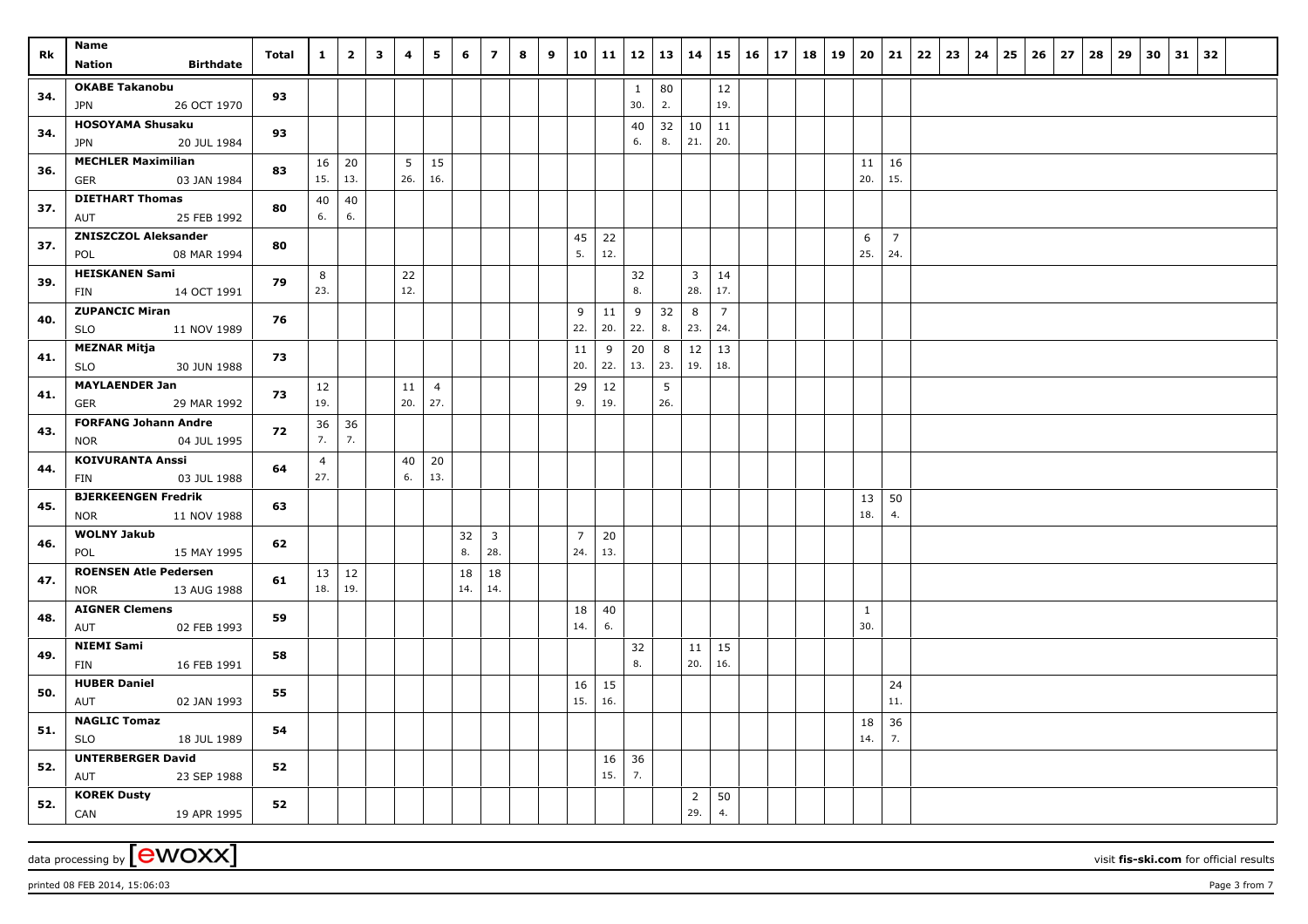| Rk         | Name<br><b>Birthdate</b><br><b>Nation</b>                                  | Total    | $\mathbf{1}$ | $\overline{\mathbf{2}}$ | $\mathbf{3}$ | 4                     | 5        | 6         | $\overline{z}$      | 8 | 9 | 10             | 11        | 12                    | $\vert$ 13     | 14        | 15        | 16 | $17$ 18 19 | 20                    | 21        | 22 | 23 | 24 | 25 | 26 | 27 | 28 | 29 | 30 | $31 \mid 32$ |  |
|------------|----------------------------------------------------------------------------|----------|--------------|-------------------------|--------------|-----------------------|----------|-----------|---------------------|---|---|----------------|-----------|-----------------------|----------------|-----------|-----------|----|------------|-----------------------|-----------|----|----|----|----|----|----|----|----|----|--------------|--|
| 54.        | <b>SCHOFT Felix</b><br><b>GER</b><br>06 JUL 1990                           | 51       |              |                         |              |                       |          | 12<br>19. | 22<br>12.           |   |   |                |           |                       |                |           |           |    |            | 7<br>24.              | 10<br>21. |    |    |    |    |    |    |    |    |    |              |  |
| 54.        | <b>MAEAETTAE Jarkko</b><br>FIN<br>28 DEC 1994                              | 51       |              |                         |              | 15<br>16.             | 36<br>7. |           |                     |   |   |                |           |                       |                |           |           |    |            |                       |           |    |    |    |    |    |    |    |    |    |              |  |
| 56.        | <b>CHOI Seou</b><br>03 DEC 1982<br>KOR                                     | 44       |              |                         |              |                       |          |           |                     |   |   | 10<br>21.      | 15<br>16. | 11<br>20.             | 8<br>23.       |           |           |    |            |                       |           |    |    |    |    |    |    |    |    |    |              |  |
| 57.        | <b>KAELIN Pascal</b><br>11 JAN 1993<br>SUI                                 | 43       | 9<br>22.     | 9<br>22.                |              |                       |          |           |                     |   |   |                |           | $\overline{4}$<br>27. |                |           | 18<br>14. |    |            | $\overline{3}$<br>28. |           |    |    |    |    |    |    |    |    |    |              |  |
| 58.        | <b>SEDLAK Borek</b><br>CZE<br>15 JUN 1981                                  | 41       |              |                         |              |                       |          | 40<br>6.  | $\mathbf{1}$<br>30. |   |   |                |           |                       |                |           |           |    |            |                       |           |    |    |    |    |    |    |    |    |    |              |  |
| 59.        | <b>SJOEEN Phillip</b><br>24 DEC 1995<br><b>NOR</b><br><b>SATO Yukiya</b>   | 40       | 18<br>14.    | 18<br>14.               |              | $\overline{4}$<br>27. |          |           |                     |   |   |                |           |                       |                |           |           |    |            |                       |           |    |    |    |    |    |    |    |    |    |              |  |
| 59.        | 19 JUN 1995<br><b>JPN</b><br><b>SWENSEN Vegard</b>                         | 40       |              |                         |              |                       |          |           |                     |   |   |                |           | 15                    | 40<br>6.<br>16 |           | 9         |    |            |                       |           |    |    |    |    |    |    |    |    |    |              |  |
| 59.        | 22 OCT 1986<br><b>NOR</b><br><b>MIETUS Krzysztof</b>                       | 40       |              |                         |              |                       |          | 6         | 11                  |   |   |                |           | 16.                   | 15.            |           | 22.       |    |            | 22                    |           |    |    |    |    |    |    |    |    |    |              |  |
| 62.        | 08 MAR 1991<br>POL<br><b>GRIGOLI Marco</b>                                 | 39       |              |                         |              |                       |          | 25.       | 20.<br>4            |   |   | $\overline{2}$ | 8         | 15                    | 9              |           |           |    |            | 12.                   |           |    |    |    |    |    |    |    |    |    |              |  |
| 63.        | SUI<br>27 APR 1991<br><b>PITEA Sorin Iulian</b>                            | 38       |              |                         |              |                       |          |           | 27.<br>9            |   |   | 29.            | 23.       | 16.<br>$\overline{7}$ | 22.            |           | 22        |    |            |                       |           |    |    |    |    |    |    |    |    |    |              |  |
| 63.        | ROU<br>07 SEP 1997<br><b>STJERNEN Andreas</b>                              | 38<br>37 | 15           | $\overline{4}$          |              |                       |          | 8         | 22.<br>10           |   |   |                |           | 24.                   |                |           | 12.       |    |            |                       |           |    |    |    |    |    |    |    |    |    |              |  |
| 65.<br>66. | 30 JUL 1988<br><b>NOR</b><br><b>KEITURI Kalle</b>                          | 34       | 16.          | 27.                     |              | 18                    | 16       | 23.       | 21.                 |   |   |                |           |                       |                |           |           |    |            |                       |           |    |    |    |    |    |    |    |    |    |              |  |
| 66.        | 25 APR 1984<br>FIN<br><b>PREVC Cene</b>                                    | 34       |              |                         |              | 14.<br>13             | 15.<br>8 | 13        |                     |   |   |                |           |                       |                |           |           |    |            |                       |           |    |    |    |    |    |    |    |    |    |              |  |
| 68.        | <b>SLO</b><br>12 MAR 1996<br><b>TAKAHASHI Daito</b>                        | 33       |              |                         |              | 18.                   | 23.      | 18.       |                     |   |   |                |           | 13                    |                | 20        |           |    |            |                       |           |    |    |    |    |    |    |    |    |    |              |  |
| 69.        | <b>JPN</b><br>16 DEC 1980<br><b>MANDL Ziga</b>                             | 31       | 10<br>21.    | 11<br>20.               |              | 10<br>21.             |          |           |                     |   |   |                |           | 18.                   |                | 13.       |           |    |            |                       |           |    |    |    |    |    |    |    |    |    |              |  |
| 70.        | 13 JAN 1990<br><b>SLO</b><br><b>KLINGA Sebastian</b><br>26 APR 1992<br>FIN | 30       |              | $\overline{3}$<br>28.   |              |                       |          | 22<br>12. | 5<br>26.            |   |   |                |           |                       |                |           |           |    |            |                       |           |    |    |    |    |    |    |    |    |    |              |  |
| 71.        | <b>ALEXANDER Nicholas</b><br>24 AUG 1988<br>USA                            | 27       |              |                         |              |                       |          |           |                     |   |   |                |           | $\overline{7}$<br>24. |                | 14<br>17. | 6<br>25.  |    |            |                       |           |    |    |    |    |    |    |    |    |    |              |  |
| 72.        | <b>KOT Jakub</b><br>POL<br>19 JAN 1990                                     | 26       |              |                         |              |                       |          |           |                     |   |   |                |           | 26<br>10.             |                |           |           |    |            |                       |           |    |    |    |    |    |    |    |    |    |              |  |
| 73.        | <b>EGGENHOFER Markus</b><br>AUT<br>11 DEC 1987                             | 25       |              |                         |              |                       |          |           |                     |   |   | 15<br>16.      | 10<br>21. |                       |                |           |           |    |            |                       |           |    |    |    |    |    |    |    |    |    |              |  |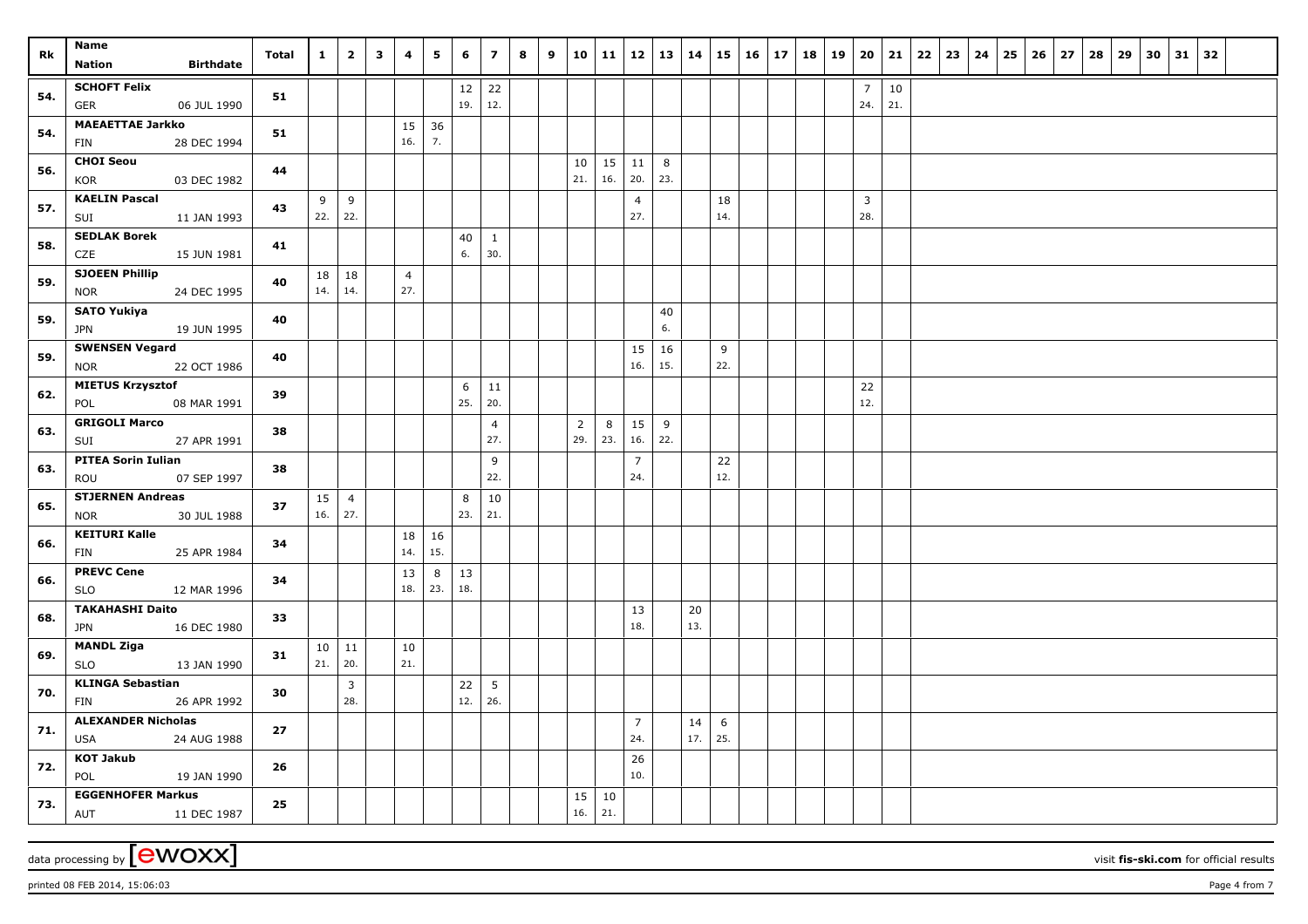| Rk  | Name                                                        | Total           | $\mathbf{1}$        | $\overline{2}$         | $\mathbf{3}$ | 4                     | 5                     | 6         | $\overline{7}$        | 8 | 9 |                       | $10 \mid 11 \mid 12$  |           | $\vert 13 \vert 14$   |                       |                       | $15 \mid 16$ | $17 \mid 18 \mid 19$ | 20 |           | 21   22   23 | $24$ 25 | $26 \mid 27$ | 28 | 29 | 30 | $31 \mid 32$ |  |  |
|-----|-------------------------------------------------------------|-----------------|---------------------|------------------------|--------------|-----------------------|-----------------------|-----------|-----------------------|---|---|-----------------------|-----------------------|-----------|-----------------------|-----------------------|-----------------------|--------------|----------------------|----|-----------|--------------|---------|--------------|----|----|----|--------------|--|--|
|     | <b>Birthdate</b><br><b>Nation</b>                           |                 |                     |                        |              |                       |                       |           |                       |   |   |                       |                       |           |                       |                       |                       |              |                      |    |           |              |         |              |    |    |    |              |  |  |
| 74. | <b>MORRICE Trevor</b><br>CAN<br>23 SEP 1991                 | 24              |                     |                        |              |                       |                       |           |                       |   |   |                       |                       |           | 24<br>11.             |                       |                       |              |                      |    |           |              |         |              |    |    |    |              |  |  |
| 74. | <b>WATANABE Hiroaki</b><br><b>JPN</b><br>18 SEP 1991        | 24              |                     |                        |              |                       |                       |           |                       |   |   |                       |                       |           | 24<br>11.             |                       |                       |              |                      |    |           |              |         |              |    |    |    |              |  |  |
| 76. | <b>STREITLER Patrick</b><br>17 APR 1995<br>AUT              | 22              |                     |                        |              |                       |                       | 10<br>21. | 12<br>19.             |   |   |                       |                       |           |                       |                       |                       |              |                      |    |           |              |         |              |    |    |    |              |  |  |
| 77. | <b>BERGQUIST Hans Petter</b><br><b>NOR</b><br>20 JAN 1994   | 21              |                     |                        |              | 12<br>19.             | $\mathbf{1}$<br>30.   |           | 8<br>23.              |   |   |                       |                       |           |                       |                       |                       |              |                      |    |           |              |         |              |    |    |    |              |  |  |
| 78. | <b>BERGGAARD Mats Soehagen</b><br><b>NOR</b><br>24 AUG 1995 | 20              | $\mathbf{1}$<br>30. |                        |              |                       |                       |           |                       |   |   | 13<br>18.             | 6<br>25.              |           |                       |                       |                       |              |                      |    |           |              |         |              |    |    |    |              |  |  |
| 78. | <b>ITO Kenshiro</b><br>08 JAN 1990<br>JPN                   | 20              |                     |                        |              |                       |                       |           |                       |   |   |                       |                       |           | $\overline{4}$<br>27. | 16<br>15.             |                       |              |                      |    |           |              |         |              |    |    |    |              |  |  |
| 80. | <b>KARLEN Gabriel</b><br>SUI<br>10 MAR 1994                 | 18              |                     |                        |              | $\overline{3}$<br>28. | 15<br>16.             |           |                       |   |   |                       |                       |           |                       |                       |                       |              |                      |    |           |              |         |              |    |    |    |              |  |  |
| 81. | <b>POLYCHRONIDIS Nico</b><br>GRE<br>08 NOV 1989             | 17 <sub>2</sub> |                     |                        |              |                       |                       |           |                       |   |   |                       |                       |           |                       | $\overline{7}$<br>24. | 10<br>21.             |              |                      |    |           |              |         |              |    |    |    |              |  |  |
| 82. | <b>LUGERT Tobias</b><br>GER<br>18 JUN 1993                  | 16              |                     |                        |              |                       |                       | 16<br>15. |                       |   |   |                       |                       |           |                       |                       |                       |              |                      |    |           |              |         |              |    |    |    |              |  |  |
| 83. | <b>YLIPULLI Miika</b><br>01 MAR 1995<br>FIN                 | 15              |                     |                        |              |                       | 5<br>26.              |           |                       |   |   | 6<br>25.              | $\overline{4}$<br>27. |           |                       |                       |                       |              |                      |    |           |              |         |              |    |    |    |              |  |  |
| 83. | <b>KOCH Martin</b><br>AUT<br>22 JAN 1982                    | 15              |                     | 15<br>16.              |              |                       |                       |           |                       |   |   |                       |                       |           |                       |                       |                       |              |                      |    |           |              |         |              |    |    |    |              |  |  |
| 83. | <b>FRENETTE Peter</b><br>24 FEB 1992<br><b>USA</b>          | 15              |                     | $5\phantom{.0}$<br>26. |              | $\overline{7}$<br>24. | $\overline{3}$<br>28. |           |                       |   |   |                       |                       |           |                       |                       |                       |              |                      |    |           |              |         |              |    |    |    |              |  |  |
| 83. | <b>SAMMELSELG Siim-Tanel</b><br>18 MAY 1993<br>EST          | 15              |                     |                        |              |                       |                       |           |                       |   |   |                       |                       |           |                       | 15<br>16.             |                       |              |                      |    |           |              |         |              |    |    |    |              |  |  |
| 87. | <b>BRADATSCH Sebastian</b><br><b>GER</b><br>08 MAY 1996     | 14              |                     |                        |              |                       |                       | 14<br>17. |                       |   |   |                       |                       |           |                       |                       |                       |              |                      |    |           |              |         |              |    |    |    |              |  |  |
| 88. | <b>TOROK Eduard</b><br>ROU<br>02 MAY 1997                   | 13              |                     |                        |              |                       |                       |           | 6<br>25.              |   |   |                       |                       |           | 3<br>28.              |                       | $\overline{4}$<br>27. |              |                      |    |           |              |         |              |    |    |    |              |  |  |
| 88. | <b>SCHULER Andreas</b><br>30 DEC 1995<br>SUI                | 13              |                     |                        |              |                       |                       |           |                       |   |   |                       |                       |           |                       |                       |                       |              |                      |    | 13<br>18. |              |         |              |    |    |    |              |  |  |
| 90. | <b>HOSODA Shotaro</b><br>02 DEC 1991<br>JPN                 | 12              |                     |                        |              |                       |                       |           |                       |   |   |                       |                       |           | 12<br>19.             |                       |                       |              |                      |    |           |              |         |              |    |    |    |              |  |  |
| 90. | <b>JOHNSON Anders</b><br>23 APR 1989<br><b>USA</b>          | 12              |                     |                        |              |                       |                       |           |                       |   |   | $\overline{3}$<br>28. |                       |           | 8<br>23.              | 1<br>30.              |                       |              |                      |    |           |              |         |              |    |    |    |              |  |  |
| 90. | <b>EGLOFF Pascal</b><br>SUI<br>08 AUG 1992                  | 12              |                     |                        |              |                       |                       |           | $\overline{2}$<br>29. |   |   |                       |                       |           | 10<br>21.             |                       |                       |              |                      |    |           |              |         |              |    |    |    |              |  |  |
| 93. | <b>KANG Chil-ku</b><br>KOR<br>08 AUG 1984                   | 11              |                     |                        |              |                       |                       |           |                       |   |   |                       |                       | 11<br>20. |                       |                       |                       |              |                      |    |           |              |         |              |    |    |    |              |  |  |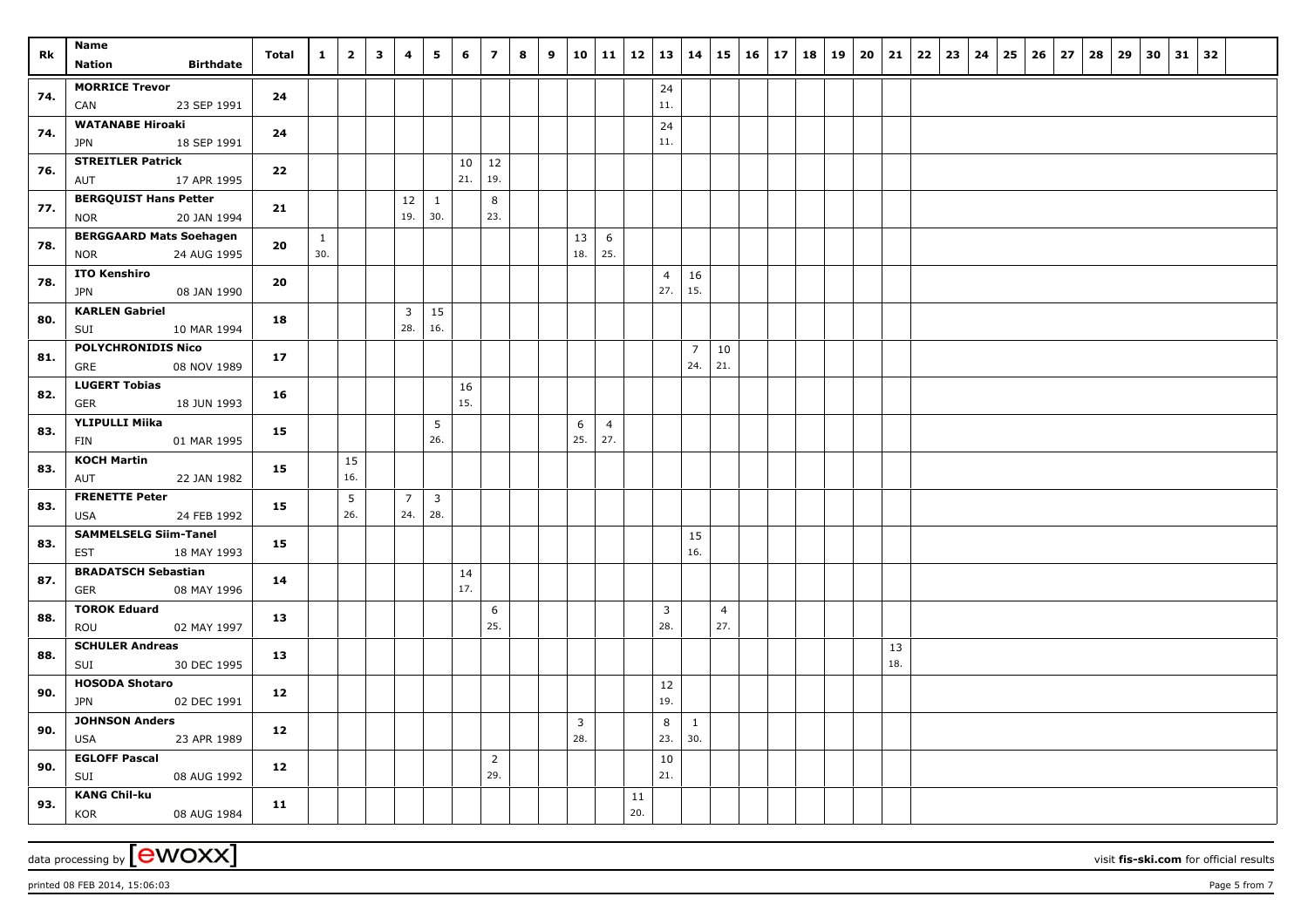| Rk   | Name<br><b>Birthdate</b><br><b>Nation</b>                           | Total                   | $\mathbf{1}$   | $\overline{\mathbf{2}}$ | $\mathbf{3}$ | 4                   | 5                     | 6        | $\overline{z}$ | 8 | 9 | 10                  | 11                    | 12           | $\vert$ 13 | 14       | 15       | 16 | 17   18   19 | 20             | 21                      | 22 | 23 | 24 | 25 | $26 \mid 27$ | 28 | 29 | 30 | $31 \mid 32$ |  |
|------|---------------------------------------------------------------------|-------------------------|----------------|-------------------------|--------------|---------------------|-----------------------|----------|----------------|---|---|---------------------|-----------------------|--------------|------------|----------|----------|----|--------------|----------------|-------------------------|----|----|----|----|--------------|----|----|----|--------------|--|
| 93.  | <b>BIEGUN Krzysztof</b><br>21 MAY 1994<br>POL                       | 11                      |                |                         |              |                     |                       |          |                |   |   |                     |                       |              |            |          |          |    |              |                | 11<br>20.               |    |    |    |    |              |    |    |    |              |  |
| 95.  | ZAPOTOCZNY Andrzej<br>POL<br>16 OCT 1991                            | 10                      |                |                         |              |                     |                       | 5<br>26. |                |   |   |                     |                       |              |            |          | 5<br>26. |    |              |                |                         |    |    |    |    |              |    |    |    |              |  |
| 96.  | <b>LEYHE Stephan</b><br>05 JAN 1992<br><b>GER</b>                   | 9                       |                |                         |              | 9<br>22.            |                       |          |                |   |   |                     |                       |              |            |          |          |    |              |                |                         |    |    |    |    |              |    |    |    |              |  |
| 96.  | YOSHIOKA Kazuya<br>09 SEP 1978<br>JPN                               | 9                       |                |                         |              |                     |                       |          |                |   |   |                     |                       |              |            | 9<br>22. |          |    |              |                |                         |    |    |    |    |              |    |    |    |              |  |
| 98.  | <b>HAMMER Tord Markussen</b><br><b>NOR</b><br>18 JAN 1988           | 8                       |                |                         |              |                     |                       |          |                |   |   |                     |                       |              |            |          |          |    |              |                | 8<br>23.                |    |    |    |    |              |    |    |    |              |  |
| 98.  | <b>VARESCO Daniele</b><br>ITA<br>25 JUL 1995                        | 8                       |                |                         |              |                     |                       |          |                |   |   |                     |                       |              |            |          |          |    |              | 4<br>27.       | $\overline{4}$<br>27.   |    |    |    |    |              |    |    |    |              |  |
| 98.  | <b>BARTOL Gasper</b><br>27 SEP 1991<br>SLO                          | 8                       |                |                         |              |                     |                       |          |                |   |   | 8<br>23.            |                       |              |            |          |          |    |              |                |                         |    |    |    |    |              |    |    |    |              |  |
| 101. | <b>GLASDER Michael</b><br>27 MAR 1989<br>USA                        | $\overline{z}$          |                |                         |              |                     |                       |          |                |   |   |                     | $\overline{7}$<br>24. |              |            |          |          |    |              |                |                         |    |    |    |    |              |    |    |    |              |  |
| 101. | <b>LARINTO Ville</b><br>FIN<br>11 APR 1990<br><b>ROWLEY Matthew</b> | $\overline{z}$          |                |                         |              | $\mathbf{1}$<br>30. | 6<br>25.              |          |                |   |   |                     |                       |              |            |          |          |    |              |                |                         |    |    |    |    |              |    |    |    |              |  |
| 103. | CAN<br>04 JUN 1993<br><b>FUHRE Jan</b>                              | 6                       |                |                         |              |                     | $\overline{2}$<br>29. |          |                |   |   |                     |                       |              |            | 4<br>27. |          |    |              |                |                         |    |    |    |    |              |    |    |    |              |  |
| 103. | <b>NOR</b><br>02 JAN 1991<br><b>TOCHIMOTO Shohei</b>                | 6                       | 6<br>25.       |                         |              |                     |                       |          |                |   |   |                     |                       |              |            | 6        |          |    |              |                |                         |    |    |    |    |              |    |    |    |              |  |
| 103. | 21 DEC 1989<br><b>JPN</b><br><b>CECON Federico</b>                  | 6                       |                |                         |              |                     |                       |          |                |   |   |                     |                       |              |            | 25.      |          |    |              | $\overline{2}$ | $\overline{\mathbf{3}}$ |    |    |    |    |              |    |    |    |              |  |
| 106. | ITA<br>11 JUN 1994<br><b>MIETUS Grzegorz</b>                        | 5                       |                |                         |              |                     |                       |          |                |   |   |                     |                       |              |            | 5        |          |    |              | 29.            | 28.                     |    |    |    |    |              |    |    |    |              |  |
| 106. | POL<br>20 FEB 1993<br><b>RUDA Adam</b>                              | 5                       |                |                         |              |                     |                       |          |                |   |   |                     |                       | 5            |            | 26.      |          |    |              |                |                         |    |    |    |    |              |    |    |    |              |  |
| 106. | POL<br>18 NOV 1995<br><b>YLITAPIO Santeri</b>                       | 5                       |                |                         |              |                     |                       |          |                |   |   | $\overline{4}$      |                       | 26.          |            |          |          |    |              |                |                         |    |    |    |    |              |    |    |    |              |  |
| 109. | 22 FEB 1997<br>FIN<br><b>MORASSI Andrea</b>                         | $\overline{\mathbf{4}}$ |                |                         |              |                     |                       |          |                |   |   | 27.<br>$\mathbf{1}$ | $\overline{2}$        |              |            |          |          |    |              |                |                         |    |    |    |    |              |    |    |    |              |  |
| 110. | 30 AUG 1988<br>ITA<br><b>LEJA Krzysztof</b>                         | $\mathbf{3}$            |                |                         |              |                     |                       |          |                |   |   | 30.                 | 29.                   | $\mathbf{3}$ |            |          |          |    |              |                |                         |    |    |    |    |              |    |    |    |              |  |
| 110. | POL<br>21 FEB 1996<br><b>KALINITSCHENKO Anton</b>                   | $\overline{\mathbf{3}}$ | $\overline{3}$ |                         |              |                     |                       |          |                |   |   |                     |                       | 28.          |            |          |          |    |              |                |                         |    |    |    |    |              |    |    |    |              |  |
| 110. | <b>RUS</b><br>22 JUL 1982                                           | $\mathbf{3}$            | 28.            |                         |              |                     |                       |          |                |   |   |                     |                       |              |            |          |          |    |              |                |                         |    |    |    |    |              |    |    |    |              |  |
| 110. | <b>SARDYKO Alexander</b><br><b>RUS</b><br>08 MAY 1990               | $\mathbf{3}$            |                |                         |              |                     |                       | 3<br>28. |                |   |   |                     |                       |              |            |          |          |    |              |                |                         |    |    |    |    |              |    |    |    |              |  |